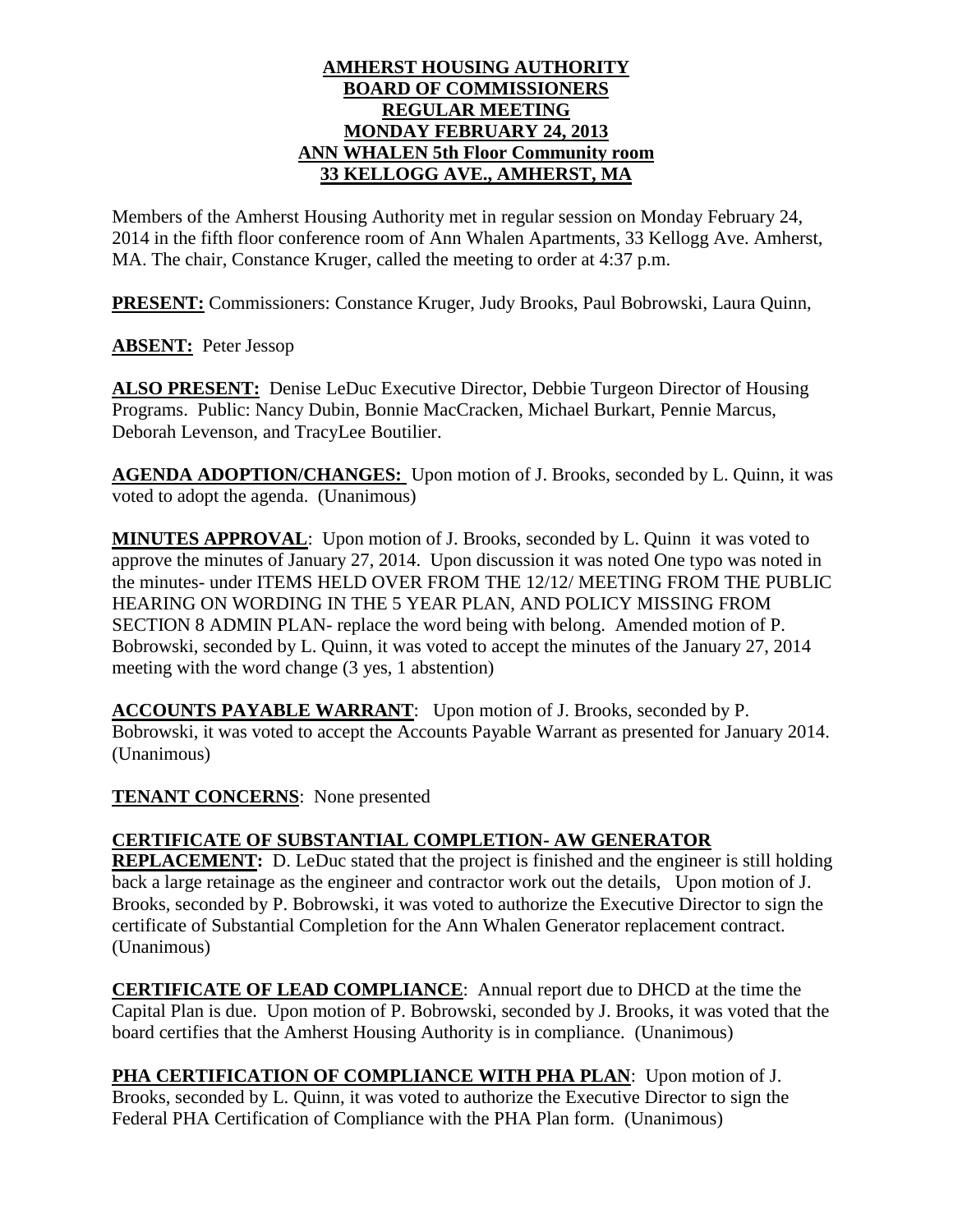**CIVIL RIGHTS CERTIFICATION**: Upon motion of J. Brooks, seconded by L. Quinn, it was voted to authorize the Executive Director to sign the Federal Civil Rights Certification form. (Unanimous)

## **CERTIFICATION OF PAYMENT TO INFLUENCE FEDERAL TRANSACTIONS**:

Upon motion of J. Brooks, seconded by L. Quinn, it was voted to authorize the Executive Director to sign the Certification of payment to Influence Federal Transactions form. (Unanimous)

**DISCLOSURE OF LOBBYING ACTIVITIES**: Upon motion of J. Brooks, seconded by L. Quinn, it was voted to authorize the Executive Director to sign the Federal Disclosure of Lobbying Activities form. (Unanimous)

**CERTIFICATION OF A DRUG-FREE WORKPLACE**: Upon motion of J. Brooks, seconded by L. Quinn, it was voted to authorize the Executive Director to sign the Federal Certification of a Drug-Free Workplace form. (Unanimous)

**SCHIFFER HOUSE UPDATE & DISCUSSION: J. Tetreault provided the board with an** outline of the steps both the board and the staff need to do the move forward with the disposition of the property as requested from the January  $27<sup>th</sup>$ , 2014 meeting. Board discussed whether they favored restrictions on the property or not and a straw poll was taken with three of the four members present of the board favoring to place no restrictions on the sale of the property. B. MacCracken wanted to know what a family of 5 could afford based on the affordable calculation, and also asked that the property remain owner occupied. Ms. Tetreault will do the calculations which are pre-established by the state on affordability and provide this at the March board meeting. In the meantime Ms. Tetreault will engage an appraiser to prepare a written appraisal of the property, and Mr. Jessop will be asked if he will assess the repairs needed on the property so a minimum value can be determined.

J. Brooks left meeting sick - quorum still in place

**FY 2013 AUDIT (REVIEW AND DISCUSSION):** Discussion centered on the Reserve funds, most specifically around the Section 8 Administrative reserves and the Unrestricted Cash attributed to the Section 8 program. Ms. LeDuc read the letter from Fee Accountants Chaput and Feeney of October 23, 2013 which identified funding challenges now and in the future. The letter also stated that Unrestricted Funds are not necessarily unrestricted and that the use of the funds will possibly put the AHA in jeopardy when trying to pay its future OPEB obligation, and urged the board to operate the program in a financially responsible manner. Ms. LeDuc identified that approximately \$160,000 remained in administrative fee reserves as of December  $31<sup>st</sup>$  and housing authorities across the country were funded at 68.1% of the approved administrative fee level and are expected to utilize their administrative reserves to manage their day-to-day administrative duties. Mr. Bobrowski asked what the on-going administrative tasks associated with the HCV program are. Both Ms. LeDuc and Ms. Turgeon provided a listing of administrative program requirements that are done. Four members of the public spoke that they want the AHA to use some of these funds for the people we serve. Chairperson Kruger suggested that Other Post Employment Benefits and the potential of funding this be put on the March agenda.

**REASONABLE ACCOMMODATION POLICY**: This topic was carried over from the January 27, 2014 meeting. The Policy currently in place by the AHA was not in complicate with